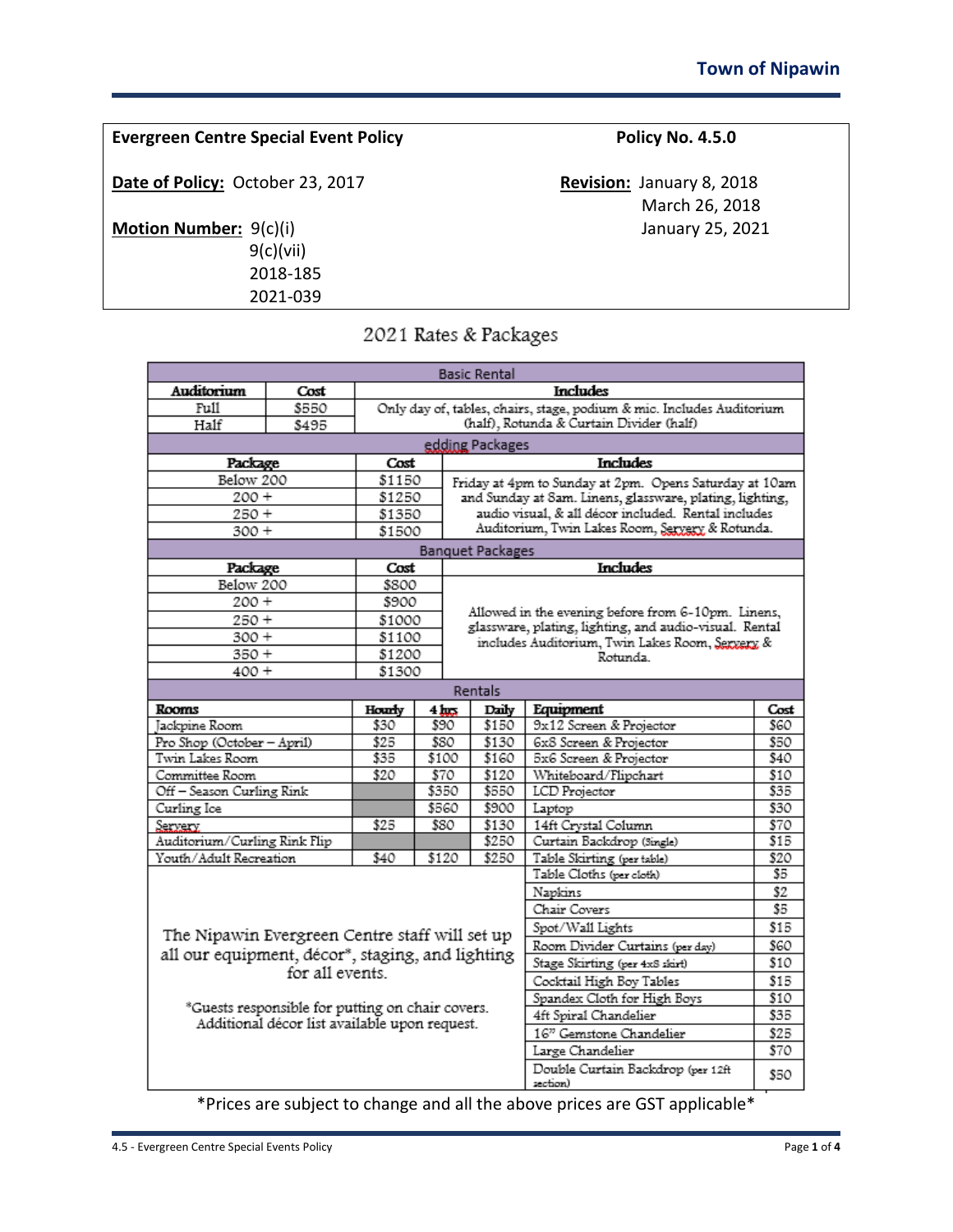### **1.0 Deposit:**

When booking your event (auditorium/rink), a \$500 room deposit is required to guarantee/confirm your chosen date and will be applied to your invoice at the time of billing. Your chosen date will only be held for two weeks without a deposit.

### **Property and/or Equipment Damage**

If any equipment or property is damaged, you will be charged the replacement/repair costs on your final invoice.

### **2.0 Cancellation Policy:**

### **2.1 Wedding Deposit Cancellation Policy:**

A full refund of the room deposit is refundable if notification is given, by you, to the Evergreen Centre office up to six months prior to the event. If notification is received between three & six months prior to the event, ½ of room deposit will be refunded. If cancellation is less than three months, room deposit will not be refunded.

# **2.2 Meeting Room Cancellation Policy**

A \$25 cancellation fee will be assessed if cancellation occurs within fifteen business days of the function. If a cancellation occurs less than 48 hours before the scheduled start of the event, full charges for the event including any audiovisual equipment and rental space will be charged.

#### **3.0 Food Services Policy:**

The Nipawin Evergreen Centre does not provide food services. The client will be responsible for any food, cold beverage, or the permitting required for their scheduled event. The client and food service provider will be responsible for table setting, cleaning of tables and dish washing. The Nipawin Evergreen Centre can supply glass plating, glassware and cutlery.

#### **4.0 Community Based Non-Profit Organizations – Room Rates:**

Community based non-profit organizations will be charged a rate of 25 percent of regular rates for weekly or biweekly held meetings or events.

# **5.0 Vacating the premises:**

We ask that our guests vacate the auditorium by 2:30 a.m. - an additional charge of \$150.00 will be applied if the room is not vacated by this time. An Evergreen employee will remain at every event until facility closing. All tables must be cleared, and garbage placed in the designated bins by the renter of building, additional charges of 80.00 per hour will be charged to renter if tables and garbage's are not cleaned.

#### **6.0 Decorating**

Funtak & 3M removable hooks only on the walls please - no duct tape, packaging tape,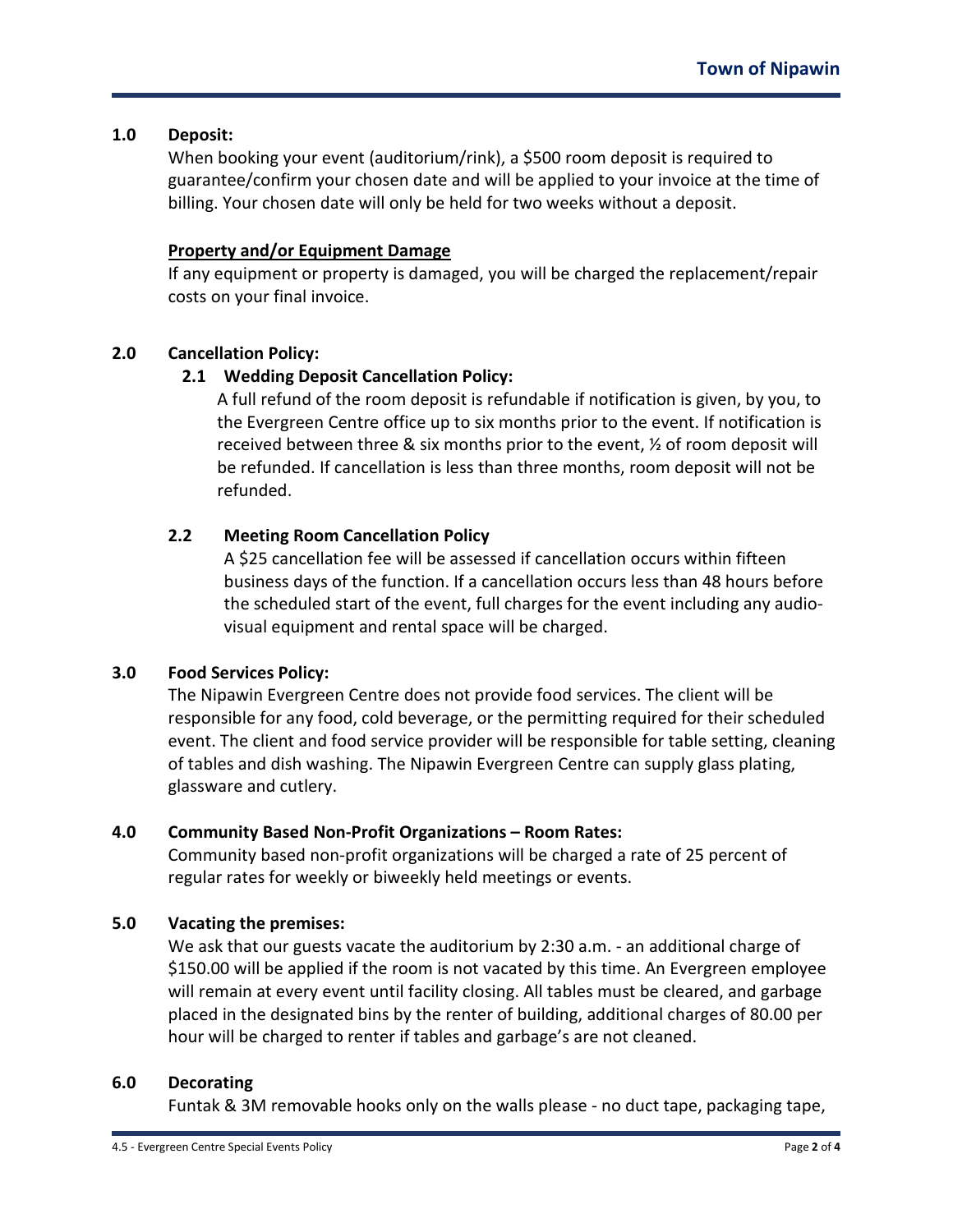staples, etc. are to be used. No item(s) can be stapled to the stage or podium. The use of confetti/glitter/glow sticks/sparklers are strictly not allowed on the premises, an additional clean up fee will apply if used. Because of fire regulations, fireworks are not to be set off within the Evergreen's property and some props may not be appropriate for use in the facility. All decorations must be approved prior to the event. All exits must always be kept clear .

#### **7.0 Special Décor Rentals**

The Evergreen has for rent, a selection of skirting and décor for all events. Please refer to our Décor list.

#### **8.0 Tablecloths/Linens**

Linens are included in all wedding/banquet packages. We can provide tablecloths in black or white, and a variety of colours in cloth napkins. If your linens are found to have been damaged (burns, tears, permanent markings, etc.) you will be charged replacement cost.

# **9.0 Removing your decorations/equipment/clean up** We require that your decorations and/or equipment be removed the night of your event. All tables must be cleared, and garbage placed in the designated bins and servery left in the condition it was received.

#### **10.0 Broken Glass Disposal**

All broken glass must be placed in the marked bin located in the kitchen and under the bar sink.

#### **11.0 Licensed Security**

The Evergreen reserves the right to insist on Licensed Security for events which may deemed as a high-risk event. An example may be an event where alcohol is served and there is a potential of minors in attendance. A letter of confirmation from the Licensed Security Officers would be expected to be provided to us prior to the event taking place. Cost of this licensed security would be the responsibility of those booking the event.

#### **12.0 Smoking Policy:**

In accordance with the Tobacco Control Act of Saskatchewan, the Evergreen Centre is entirely a Non-Smoking Facility. There is to be No Smoking within 3 meters of doorways, windows and air intakes.

#### **13.0 Golf Course:**

The Golf Course staff request that your guests adhere to the rules of the Course & that they refrain from walking on the Putting Green situated at the back of the Auditorium – your cooperation is very much appreciated.

#### **14.0 Liquor Policy**

#### **14.1 Saskatchewan Liquor & Gaming Regulations**